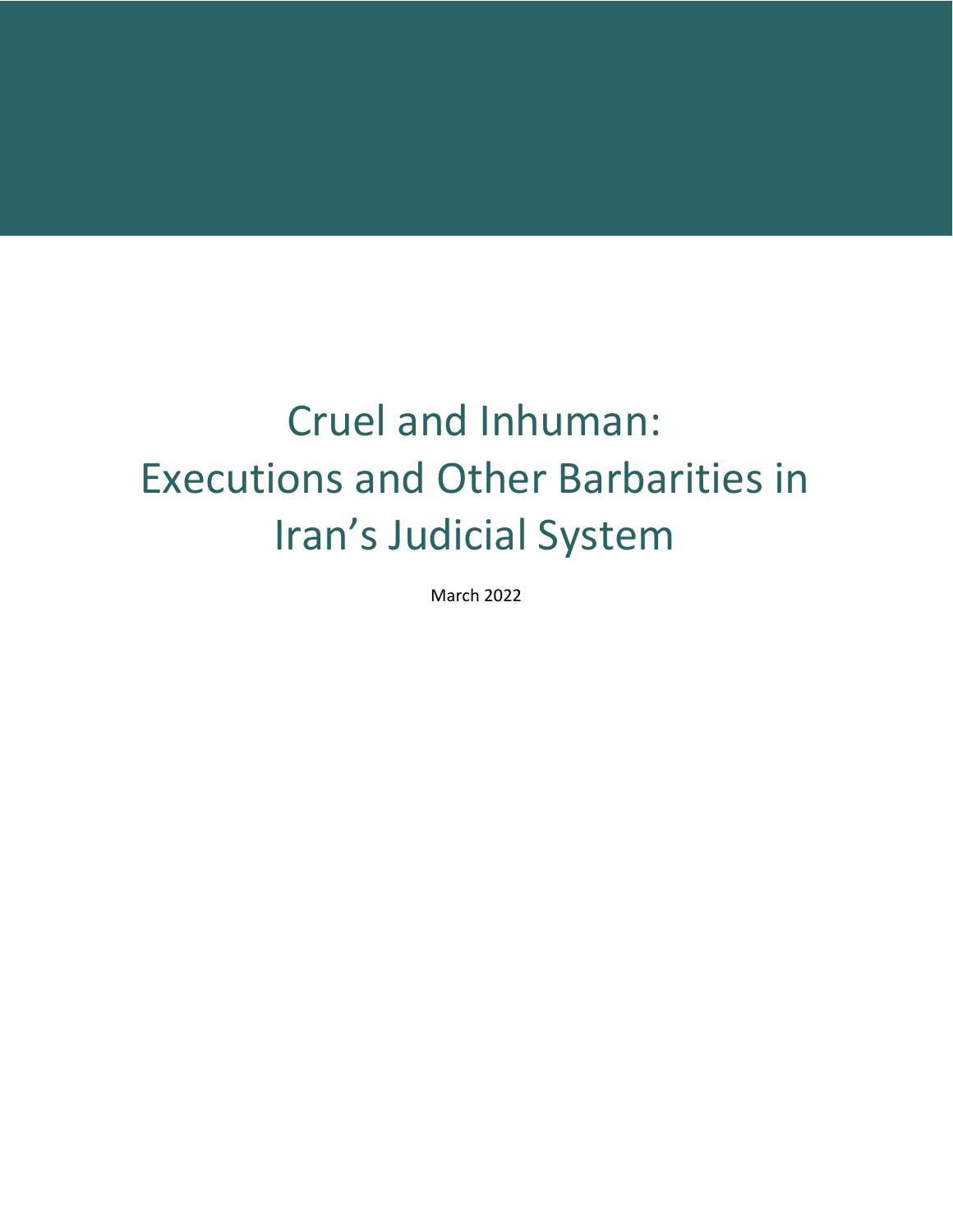

#### Table of Contents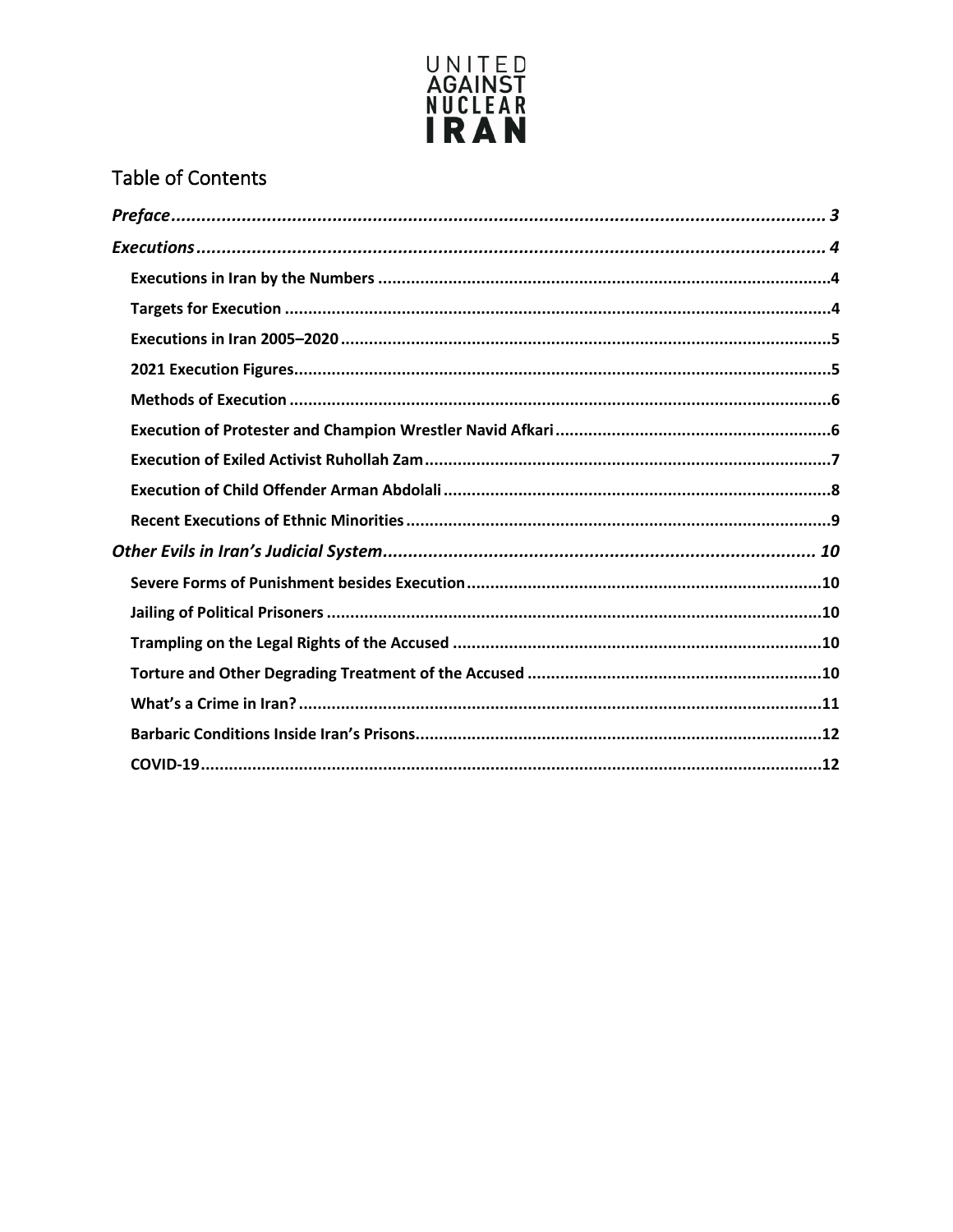

# <span id="page-2-0"></span>**Preface**

Iran's judicial system remains among the most brutal in the world. The Iranian regime executes more people per capita than any other country. It carries out more total executions than any nation but China, whose population is over 17 times that of Iran's. Tehran continues to target political dissidents and ethnic, religious, and sexual minorities for execution. Capital punishment can be—and often is—carried out against juvenile offenders and for nonviolent crimes.

The cruelty and inhumanity of Iran's judicial system goes well beyond executions, however. Individuals may be arrested and indefinitely detained without charge or on trumped-up offenses; subject to degrading treatment, including torture, in order to extract confessions; denied rights such as access to legal counsel and fair and speedy trial; and sentenced to other barbaric penalties such as amputation, blinding, and flogging.

Those accused and/or convicted of perpetrating crimes are incarcerated in overcrowded prisons where they may be subject to torture, rape, and other atrocities. Iran's densely populated and dirty penitentiaries are also breeding grounds for COVID-19 and other illnesses, and prisoners are often denied necessary medical care (including COVID-19 tests), personal protective equipment, and disinfectant.

Here are some facts and figures on the use and abuse of executions and other barbarities by Iran's judicial system.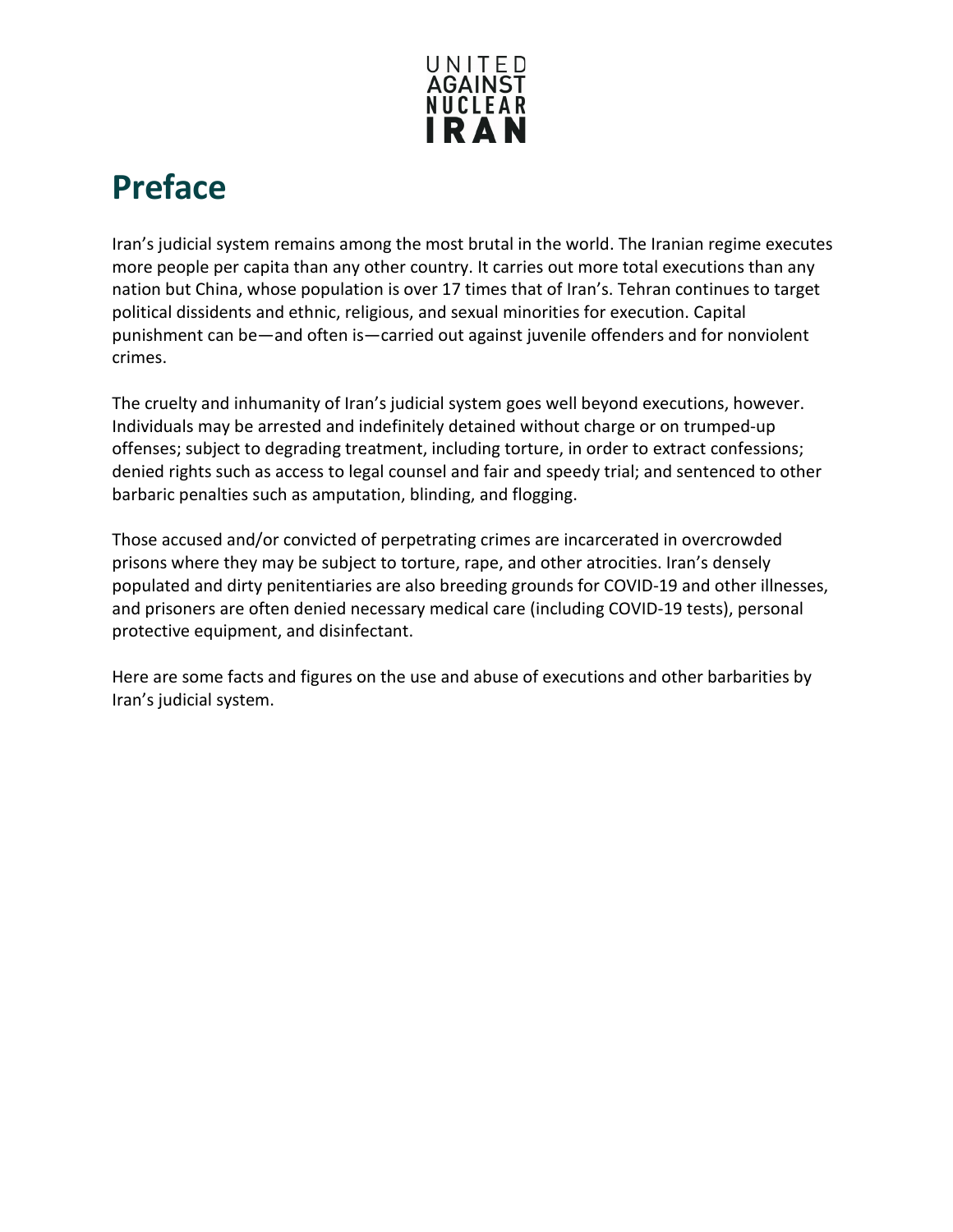

## <span id="page-3-0"></span>**Executions**

#### <span id="page-3-1"></span>**Executions in Iran by the Numbers**



\*This statistic does not include China, where the number of executions carried out is kept secret by the government. Sources: Amnesty International, the U.S. Department of State, the United Nations, and Iran Human Rights.

### <span id="page-3-2"></span>**Targets for Execution**

- [Child offenders](https://www.timesofisrael.com/un-expert-iran-continues-to-execute-children-has-90-on-death-row/) [Ahwazi Arabs](https://www.hrw.org/news/2013/01/24/iran-stop-execution-ahwazi-arab-political-prisoners)
- [Political prisoners](https://www.nytimes.com/2009/11/23/world/middleeast/23iran.html) [Baluchis](https://www.ohchr.org/en/NewsEvents/Pages/DisplayNews.aspx?NewsID=26716&LangID=E)
- [Religious dissidents](https://www.theguardian.com/world/2014/sep/29/iran-executes-man-heresy-mohsen-amir-aslani) [Baha'i](http://news.bahai.org/story/1076/)
- 
- 
- [Kurds](https://www.ohchr.org/en/NewsEvents/Pages/DisplayNews.aspx?NewsID=26036&LangID=E)
- [Azerbaijanis](https://web.archive.org/web/20121001193145/http:/www.hurriyetdailynews.com/default.aspx?pageid=438&n=iran-8216secretly-executing8217-azerbaijani-prisoners-2011-10-18)
- 
- 
- 
- [Converts to Christianity](http://www.telegraph.co.uk/news/worldnews/middleeast/iran/3179465/Hanged-for-being-a-Christian-in-Iran.html) **•** [Lesbians, gays, and bisexuals](https://www.jpost.com/International/US-envoy-urges-allies-to-condemn-public-execution-of-homosexual-Iranian-579244)
- [Sunni Muslims](https://www.hrw.org/news/2014/06/12/iran-halt-execution-33-sunnis) [Drug offenders](https://www.nytimes.com/2014/12/17/world/middleeast/iran-criticized-for-executing-drug-offenders.html)
	- [A woman defending herself against](http://www.cnn.com/2014/10/25/world/meast/iranian-woman-execution/)  [her rapist](http://www.cnn.com/2014/10/25/world/meast/iranian-woman-execution/)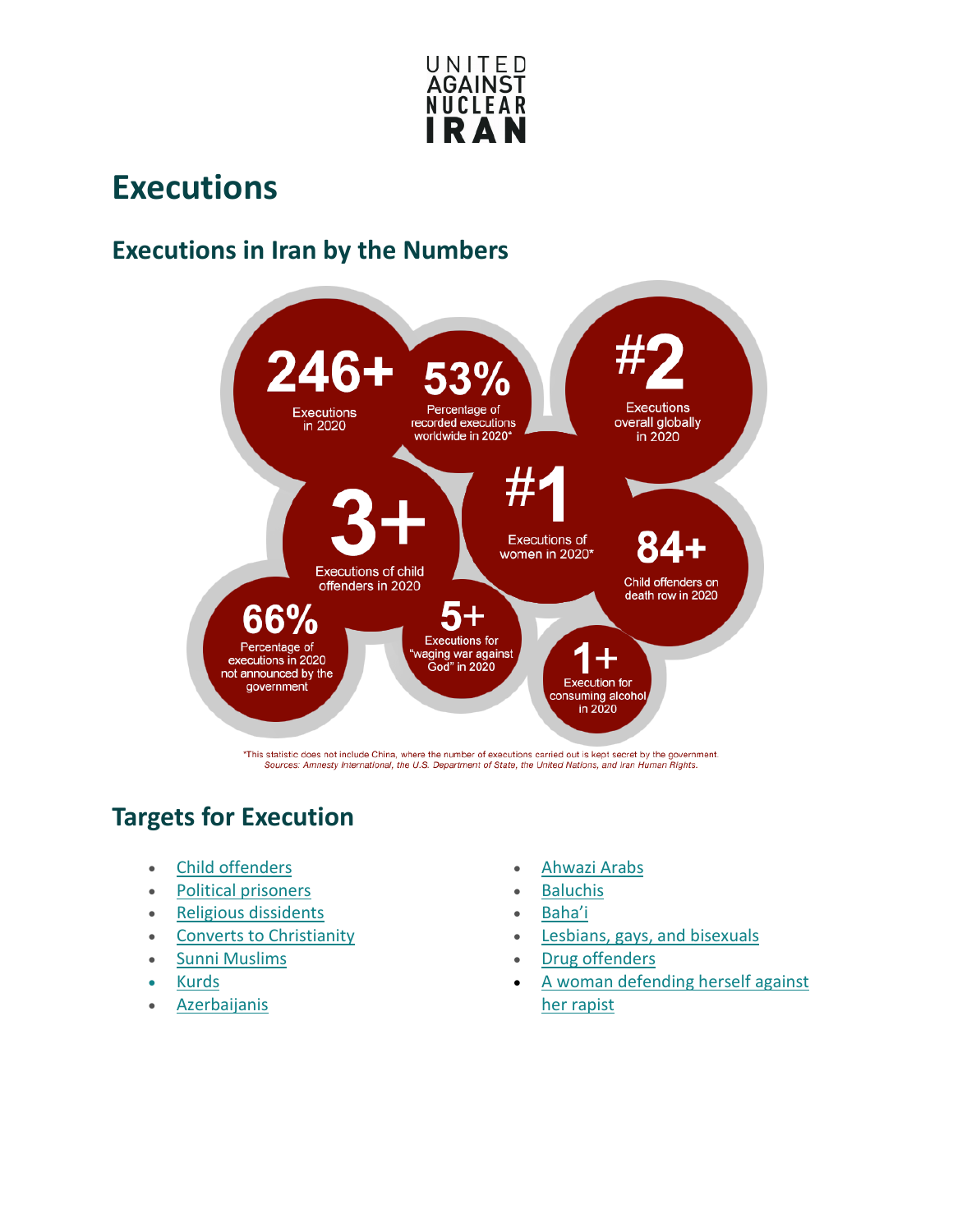

#### <span id="page-4-0"></span>**Executions in Iran 2005–2020**



*Source: Amnesty International* 

#### <span id="page-4-1"></span>**2021 Execution Figures**

Amnesty International has yet to release its figure for the number of executions in Iran in 2021. However, Javaid Rehman, United Nations special rapporteur on human rights in Iran, [reported](https://documents-dds-ny.un.org/doc/UNDOC/GEN/G22/005/44/PDF/G2200544.pdf?OpenElement) to the U.N. Human Rights Council that Iran executed at least 275 people in 2021. These include at least 2 child offenders and 10 women. Further, executions for drug crimes in 2021 more than tripled from 2020, going from 25 to more than 80. Executions of minorities, including Kurds and Baluchis, also increased.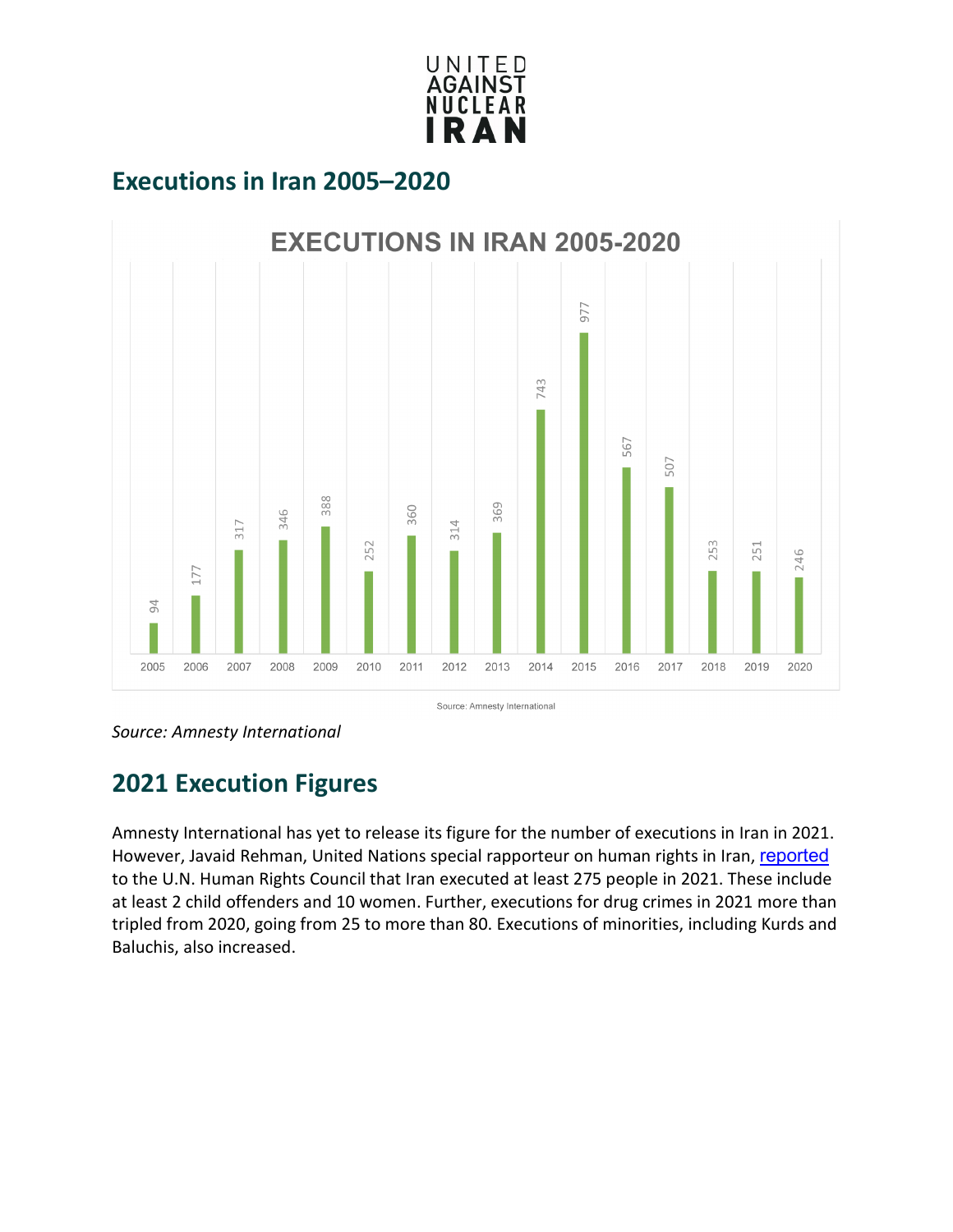

#### <span id="page-5-0"></span>**Methods of Execution**

Iran executes the majority of convicts by hanging within prisons. The regime, however, also regularly carries out executions in public, including at least  $13$  in 2019. In many of these cases, the victim is publicly hanged from a **construction crane**, an especially slow and painful execution method.

[Stoning](http://www.bbc.com/news/10579121) also continues to be a state-sanctioned form of execution. Other legal methods of execution include firing squad, beheading, and being thrown from a height.

#### <span id="page-5-1"></span>**Execution of Protester and Champion Wrestler Navid Afkari**

The Iranian regime [hanged](https://www.bbc.com/news/world-middle-east-54129949) champion wrestler Navid Afkari on September 12, 2020, in Iran's most prominent execution in years. Afkari was convicted of and sentenced for purportedly murdering a security guard during widespread public protests in 2018. He was 26 or 27 years old when executed.

Shiraz's Criminal Court condemned Afkari to death, as well as one year in prison and 74 lashes, for "participation in illegal demonstration and disrupting public order," and three-and-a-half years for "disobeying a law enforcement officer's order and insulting him." The city's Islamic Revolutionary Court, which hears cases based on political "crimes," sentenced Afkari to death for death on the charge of *moharebeh* ("waging war against God") and two years in prison for insulting Iran's supreme leader, Ayatollah Ali Khamenei. His trials were [held in secret.](https://www.ohchr.org/EN/NewsEvents/Pages/DisplayNews.aspx?NewsID=26231&LangID=E)

Afkari [claimed](https://www.hrw.org/news/2020/09/12/iran-suddenly-executes-wrestler-navid-afkari) that the authorities tortured him into confessing to the crime, including by beating him with a baton and choking him by covering his head with a plastic bag until he almost suffocated. Iranian state television [aired his confession](https://www.amnesty.org/en/latest/news/2020/09/iran-wrestling-champion-navid-afkari-feared-at-risk-of-imminent-secret-execution/) on September 5, one week before his execution.

Shortly before Afkari's death, a recorded message from him was released. "If I am executed, I want you to know that an innocent person, even though he tried and fought with all his strength to be heard, was executed," he said.

Afkari's defenders, including the U.S. Department of State, [argue](https://www.voanews.com/middle-east/voa-news-iran/trump-urges-iran-not-execute-wrestler-2018-murder-confession-apparently) that the regime executed him for simply participating in the protests. [Reportedly,](https://www.amnesty.org/en/documents/mde13/2965/2020/en/) the government responded to the demonstrations with brutal repression, including by arresting thousands of protesters and flogging, sexually abusing, and otherwise torturing many of them. Iran has long waged [war on](https://www.unitedagainstnucleariran.com/irans-war-on-protestors-death-detention-and-darkness)  [protesters,](https://www.unitedagainstnucleariran.com/irans-war-on-protestors-death-detention-and-darkness) including through both extrajudicial killings and death sentences for trumped-up charges.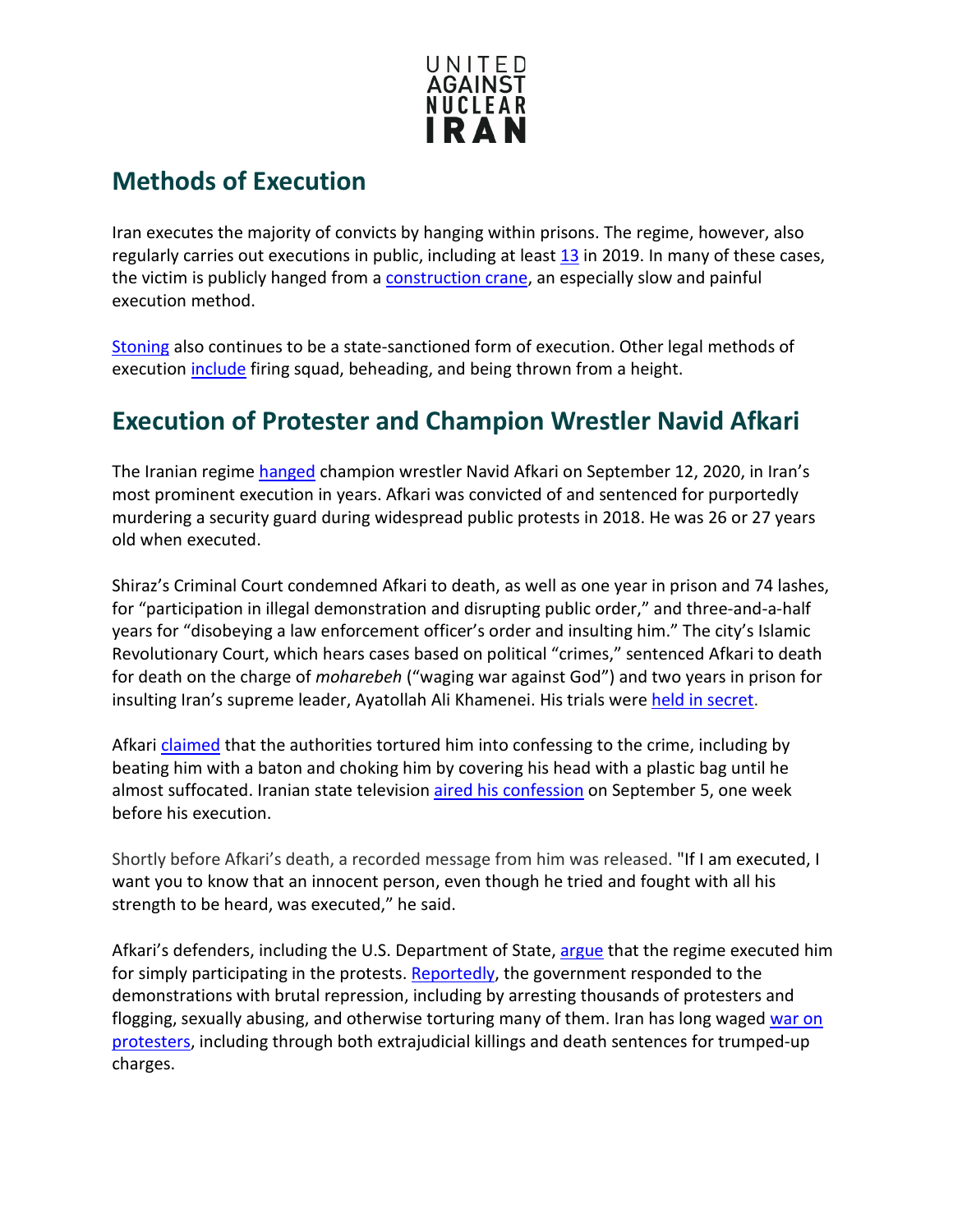

#### <span id="page-6-0"></span>**Execution of Exiled Activist Ruhollah Zam**

The Iranian government [executed](https://www.bbc.com/news/world-middle-east-55285301) Iranian activist and former journalist [Ruhollah Zam](https://www.unitedagainstnucleariran.com/people/ruhollah-zam) on December 12, 2020. Zam [lived in exile](https://webcache.googleusercontent.com/search?q=cache:PNIx6D1ButIJ:https://www.rferl.org/a/iran-exile-telegram-channel-roohollah-zam-bring-down-government/28957053.html+&cd=1&hl=en&ct=clnk&gl=us&client=safari) with [refugee status](https://www.diplomatie.gouv.fr/en/country-files/iran/news/article/iran-situation-of-ruhollah-zam-q-a-from-the-press-briefing-16-oct-19) in France and openly sought the overthrow of the Islamic Republic. He ran Telegram channels to spread information to Iranians protesting the regime and encouraged viewers to join demonstrations. Zam's channels particularly AmadNews—disseminated times and places of upcoming rallies to its subscribers, who numbered more than a million. He also published controversial materials undermining the regime, including documents revealing government corruption and malfeasance.

In mid-October of 2019, Iran's [Islamic Revolutionary Guard Corps](https://www.unitedagainstnucleariran.com/report/irgc-islamic-revolutionary-guard-corps) (IRGC) [announced](https://www.bbc.com/news/world-middle-east-50045089) that it had arrested Zam after he was "guided into the country" via a "complicated intelligence operation," [adding](https://www.tehrantimes.com/news/441195/Ruhollah-Zam-arrested-via-co-op-with-other-intelligence-services) that Zam had "stepped into intelligence trap of the Guards some two years ago." The IRGC [posted](https://www.tehrantimes.com/news/441326/Arrest-of-Ruhollah-Zam-astonished-foreign-intelligence-services) news of Zam's arrest on his Telegram channel, as well as a photo of Zam in captivity, with the caption "This is just the beginning."

The IRGC [claimed](https://www.bbc.com/news/world-middle-east-50045089) Zam was being guided and safeguarded by American, Israeli, and French intelligence agencies, and called him "one of the main people of the enemy's media network and psychological warfare." A senior IRGC general [said,](https://web.archive.org/web/20191021110006/https:/en.abna24.com/news/zam%E2%80%99s-arrest-took-foreign-intelligence-services-by-surprise-general-salami_983673.html) "Zam was a key figure of intelligence services for throwing the country into disarray… and driving a wedge between the Iranian people and government." On October 23, 2019, an IRGC spokesperson [claimed](https://en.radiofarda.com/a/iran-guards-say-many-collaborators-of-a-dissident-website-have-been-identified-/30232975.html) that the Guards had "already captured many of [Zam's] contacts inside the country." Media and others tied to the IRGC have [said](https://en.radiofarda.com/a/iran-guards-say-many-collaborators-of-a-dissident-website-have-been-identified-/30232975.html) that finding Zam's network of sources is more important than capturing the activist himself.

The regime [forced](https://www.thetimes.co.uk/article/honeytrap-snares-iranian-dissident-amid-prisoner-swap-rumours-pkl5zqqj2) Zam to confess on Iranian television to engaging in "counter-revolutionary" actions in France's direction. He [apologized](https://webcache.googleusercontent.com/search?q=cache:b7BUT8jQyloJ:https://en.radiofarda.com/a/irgc-says-it-lured-a-fierce-critic-in-exile-back-to-iran-and-arrested-him-/30216087.html+&cd=1&hl=en&ct=clnk&gl=us&client=safari) to the Islamic Republic, [said](https://www.dailystar.com.lb/News/Middle-East/2019/Oct-15/493569-iran-tv-shows-exile-arrested-in-guard-operation.ashx) he regretted "what has happened in the past three or four years," and stated that he was "wrong" to trust foreign governments like France's, and "especially governments that show they do not have good relations with the Islamic Republic," including the United States, Israel, Saudi Arabia, and Turkey.

Zam's trial [began](https://www.tasnimnews.com/en/news/2020/02/10/2200329/first-trial-session-of-ruhollah-zam-held-in-tehran) on February 10, 2020, in Tehran's Revolutionary Court. Zam was reportedly charged with either [15](https://www.voanews.com/middle-east/iran-opposition-figure-faces-death-sentence) or [17](https://www.thetimes.co.uk/article/ruhollah-zam-journalist-who-vanished-goes-on-trial-in-iran-3slmkb855) counts, [including](https://journalismisnotacrime.com/en/news/3757/) "sowing corruption on earth," insulting "the sanctity of Islam," and "conspiring with the US Government against the Islamic Republic of Iran"—all of which carry the death penalty—as well as having "committed offences against the country's internal and external security," "complicity in provoking and luring people into war and slaughter," "espionage for the French intelligence service," "spying for Israeli intelligence services via the intelligence services of one of the countries in the region," "establishment and administration of the Amad News channel and the Voice of People," and "insulting Ruhollah Khomeini and Ali Khamenei."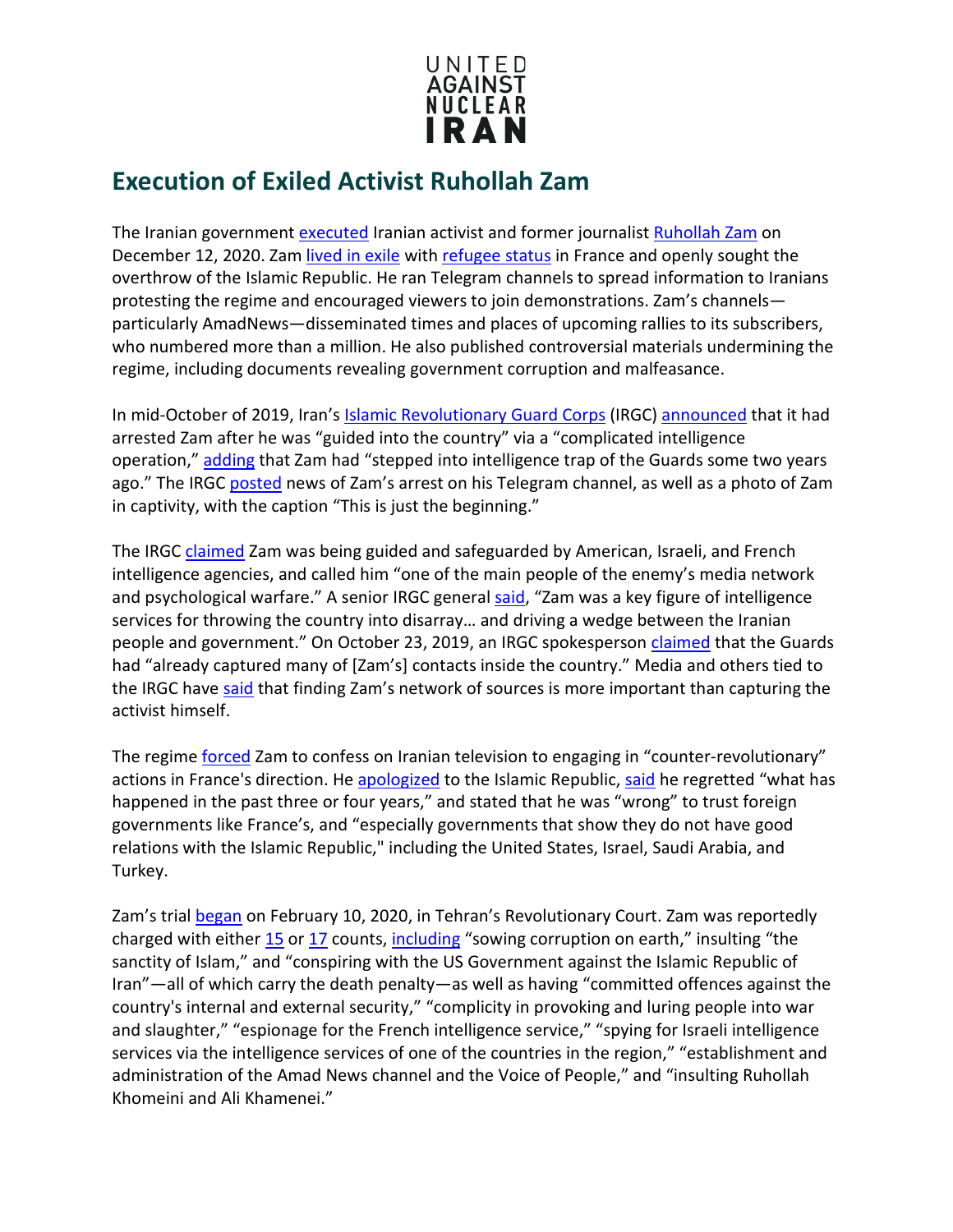

An Iranian judiciary spokesman [announced](https://www.rferl.org/a/iranian-journalist-sentenced-to-death-for-role-in-protests/30698329.html) on June 30, 2020, that Zam had been convicted and sentenced to death for 13 counts, which were grouped together and treated as cases of "sowing corruption on earth." He was also sentenced to life in prison for "several other [charges,](https://www.presstv.com/Detail/2020/06/30/628572/Iran-Rouhollah-Zam-death-sentence)" which were unnamed. On December 10, 2020, an Iranian court [upheld](https://www.al-monitor.com/pulse/originals/2020/12/iran-tehran-ruhollah-zam-death-penalty-regime-journalist.html) the death sentence against Zam.

#### <span id="page-7-0"></span>**Execution of Child Offender Arman Abdolali**

Iran [hanged](https://www.rferl.org/a/iran-hangs-juvenule-abdolai/31576433.html) child offender Arman Abdolali on November 24, 2021, after having his execution rescheduled six [times](https://www.iranhumanrights.org/2021/11/un-calls-on-iran-to-commute-death-sentences-against-child-offenders-upon-execution-of-arman-abdolali/) in the prior two months. At age 17, Abdolali was arrested for allegedly murdering his missing girlfriend, whose body was never located. He wa[s convicted in 2015](https://www.amnesty.org/en/latest/news/2021/10/iran-to-execute-man-arrested-at-17/) and sentenced to death. Abdolali claims that he was beaten into "confessing" and that he was held in solitary confinement for 76 days and [denied medication](https://www.ohchr.org/SP/NewsEvents/Pages/DisplayNews.aspx?NewsID=27647&LangID=E) for his asthma. He was 25 when executed.

International human rights officials objected prior to Abdolali's execution. "Iran must halt the execution of Mr. Abdolali and unconditionally abolish the sentencing of children to death," [said](https://www.ohchr.org/SP/NewsEvents/Pages/DisplayNews.aspx?NewsID=27647&LangID=E) United Nations experts on human rights in Iran, children's rights, misuse of the death penalty, and torture. "It must commute of all death sentences issued against these individuals, in line with its international obligations." Germany's human rights commissioner [said](https://www.thenationalnews.com/mena/iran/2021/10/13/iran-postpones-execution-of-man-arrested-aged-17/) that executing Abdolali would constitute an "unacceptable breach of international law."

After the execution, a spokesman for the Office of the U.N. High Commissioner for Human Right[s called](https://news.un.org/en/story/2021/11/1106512) it "deeply alarming and shocking," while **European Union and British foreign** [ministry](https://www.gov.uk/government/news/fcdo-spokesperson-statement-on-arman-abdolali) spokespersons "condemn[ed]" it "in the strongest terms."

In an interview three weeks before being put to death, Abdolali [spoke](https://iranhr.net/en/articles/4959/) about the psychological toll of being threatened repeatedly with imminent execution:

Usually they transfer you for execution a day or two before the scheduled date. You're cut off from everyone. You think that you won't be alive in a day or two, or even in a few hours. Even today, I think I'm supposed to be transferred for execution again and I don't know if I'll be executed tomorrow or not. I've been transferred to solitary confinement in preparation for my execution five times. And once two years ago. They even took me to the gallows but officials were able to gain an extension from [his alleged victim's parents] moment before the execution was carried out. Every time I'm transferred for execution, I think it will be my last time.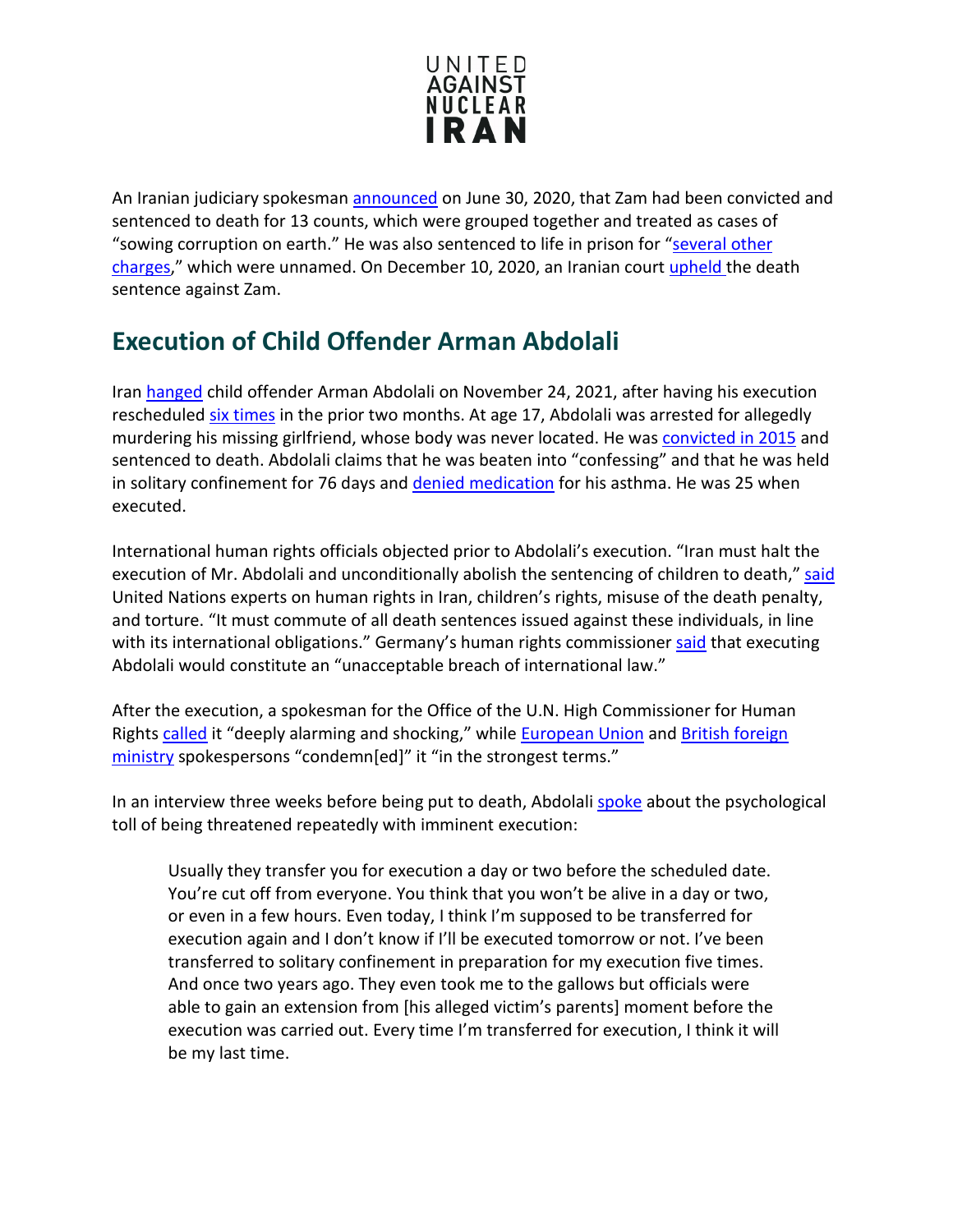

#### <span id="page-8-0"></span>**Recent Executions of Ethnic Minorities**

In late 2020 and early 2021, the regime [executed](https://iranhumanrights.org/2021/03/relatives-visit-ethnic-arab-prisoners-in-khuzestan-jail-only-to-be-handed-corpses-minutes-later/) a slew of political prisoners from the Ahwazi [Arab](https://unpo.org/members/7857) and [Balochi](https://www.britannica.com/topic/Baloch) ethnic minority communities in Iran. Most Ahwazi Arabs reside in the Iranian province of Khuzestan, while most Balochis live in the Balochistan region, which makes up parts of Iran, Pakistan, and Afghanistan.

On February 28, the authorities killed four Ahvazi Arabs: Jasem Heidary, Hossein Silawi, Ali Khasraji, and Nasser Khafajian. The regime provided zero notice in advance to the families of those executed. Relatives were brought to the prison and permitted to visit their imprisoned kin for 20 minutes. The relatives were then told to wait, and 30 minutes later—again, with zero notice—they were brought the bodies of their loved ones.

The regim[e accused](https://www.amnesty.org/en/latest/news/2021/02/iran-eight-baluchi-and-ahwazi-arab-prisoners-at-risk-amid-alarming-rise-in-executions/) Silawi, Khafajian, and Khasraji of attacking a police station in 2017 and killing two police officers. The three were denied access to relatives and legal counsel. They were tortured—including by being beaten and having their ribs or hands broken, and being placed in extended solitary confinement—into "confessing" to crimes, and they were sentenced to death on the basis of those coerced confessions. The three were transported to an undisclosed location for months.

Heidary was [charged](https://www.amnesty.org/en/latest/news/2021/02/iran-eight-baluchi-and-ahwazi-arab-prisoners-at-risk-amid-alarming-rise-in-executions/) with "armed insurrection." He likewise was tortured, including by being thrown into solitary confinement for months, and sentenced to death for purportedly working with anti-regime organizations.

The Iranian government [has also executed at least 21 Baluchis](https://www.ohchr.org/en/NewsEvents/Pages/DisplayNews.aspx?NewsID=26716&LangID=E) from December of 2020 to February of 2021. Among those killed was Javid Dehghan, whom the regime hanged on January 30. He was charged with being part of an armed group and an attack that killed two of Iran's Islamic Revolutionary Guard Corps members. As with other prisoners, his captors tortured Dehghan into "confessing" and he was sentenced to death.

In December 2021, Iranian authorities secretly [executed](https://news.un.org/en/story/2021/12/1108652) Iranian Kurdish prisoner Heidar Ghorbani at Sanandaj Central Prison without prior notice to his family or lawyer. U.N. experts condemned the episode, saying "the Islamic Republic of Iran executed Mr. Ghorbani in secret, on the basis of overbroad provisions, following a deeply flawed process, and while his case was still under consideration by the Supreme Court." Ghorbani was arrested in October 2016 in connection with the killing of three members of the Basij. Despite a revolutionary court finding Ghorbani was unarmed, it still sentenced him to death.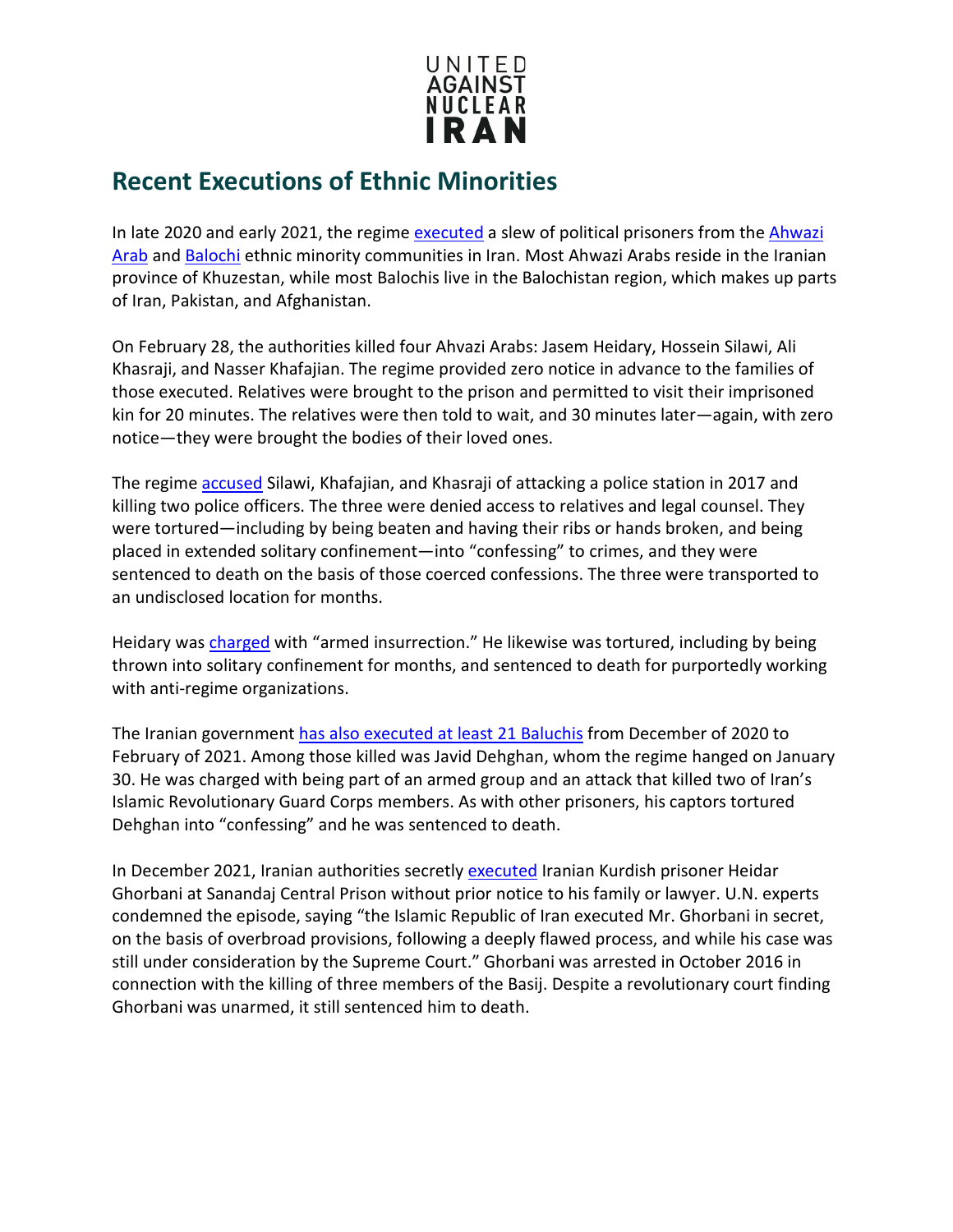

# <span id="page-9-0"></span>**Other Evils in Iran's Judicial System**

#### <span id="page-9-1"></span>**Severe Forms of Punishment besides Execution**

Extreme methods of punishment in Iran other than the death penalty [include](http://www.ohchr.org/EN/HRBodies/HRC/RegularSessions/Session34/Documents/A_HRC_34_65_AEV.docx) amputation, blinding, and flogging.

#### <span id="page-9-2"></span>**Jailing of Political Prisoners**

Iran incarcerates an estimated [625](https://ipa.united4iran.org/en/prisoner/) known political prisoners and members of ethnic and religious minority communities as of March 4, 2021, according to the Iran Prison Atlas of the NGO United for Iran. Such prisoners include:

- Religious and ethnic minorities Lawyers
- Human rights activists Trade unionists
- Women's rights activists Writers
- Civic Activists Artists
- 
- 
- 
- 
- 
- 
- Journalists Social media activists
	- Bloggers Other dissidents

Political prisoners are often sentenced to death and executed on trumped-up, nonpolitical charges, including drug smuggling. Consequently, the true number of political prisoners incarcerated or executed remains unknown.

#### <span id="page-9-3"></span>**Trampling on the Legal Rights of the Accused**

The Iranian government frequently violates the legal rights of the accused by denying them:

- Prompt information about the charges against them;
- Access to an attorney, or the ability to select an attorney of one's choice (instead of one from a pool of lawyers chosen by the head of the judiciary);
- Fair, speedy, and public trial by an independent court; and
- The provision of information to their family about the charges against them.

#### <span id="page-9-4"></span>**Torture and Other Degrading Treatment of the Accused**

Those arrested or otherwise detained in Iran face appalling treatment—often to coerce confessions[—including:](http://www.ohchr.org/EN/HRBodies/HRC/RegularSessions/Session34/Documents/A_HRC_34_65_AEV.docx)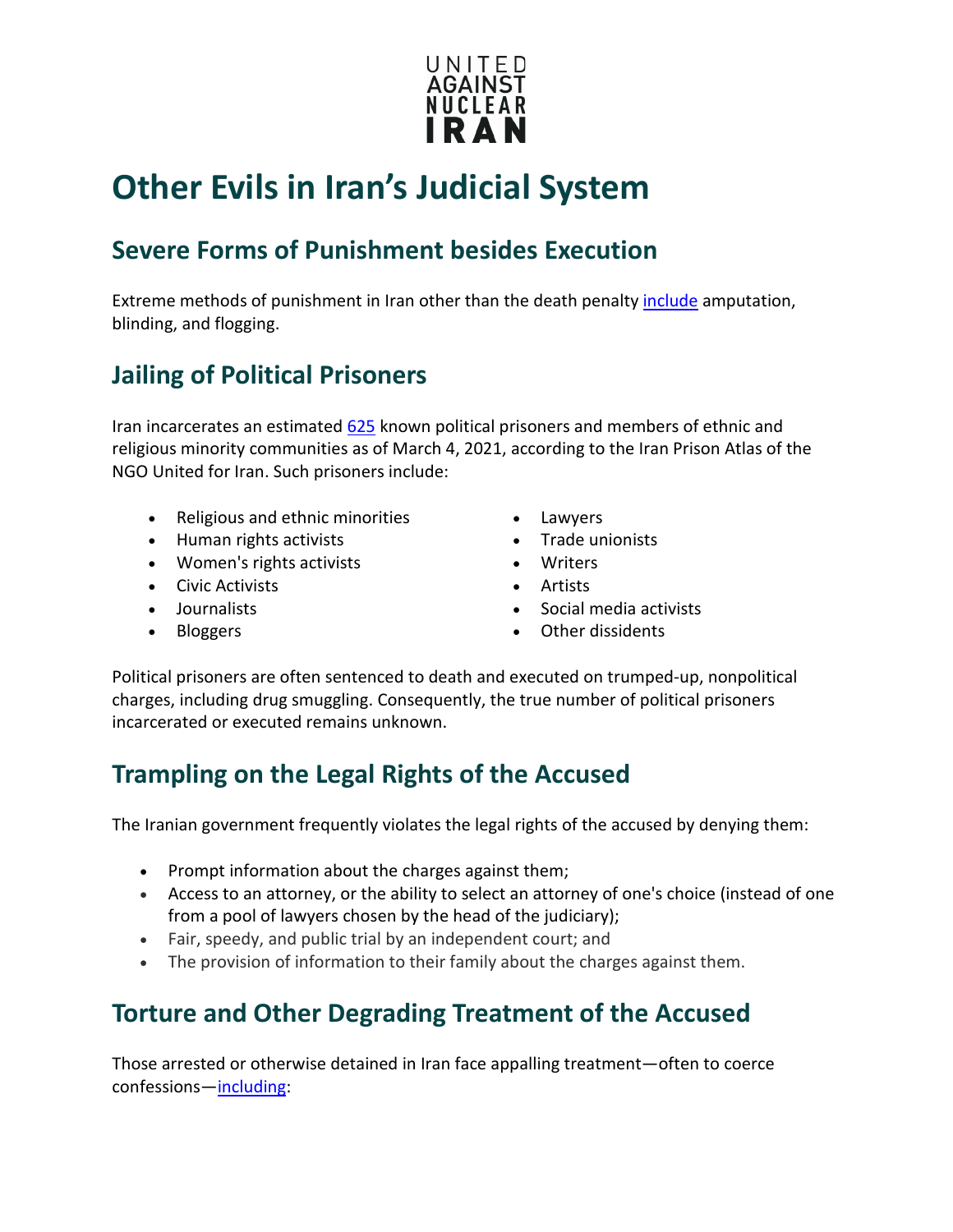

- Sleep deprivation
- Denial of medical treatment
- Blindfolding during interrogations
- Arrest, detention, and torture (often in earshot of the accused) of family members

In one egregious case, the Center for Human Rights in Ira[n revealed](https://iranhumanrights.org/2021/10/detained-lawyer-of-iranian-instagram-star-tortured-bit-off-tongue-after-unidentified-injection/) in October 2021 that Payam Derafshan, a former chairman of the Iranian Bar Association's Lawyers' Defense Committee, bit off a part of his tongue after being forcibly given a mysterious injection that caused seizures while being in the custody of the IRGC's Intelligence Organization.

### <span id="page-10-0"></span>**What's a Crime in Iran?**

Iran violates its citizens' human rights by arresting, detaining, imprisoning, and often executing them for "crimes" often committed merely by exercising fundamental freedoms. Many of these offenses are vaguely defined and can thus be exploited for arbitrary detention and punishment. Such crimes include (those punishable by execution are marked with an asterisk):

- *Moharebeh* ("waging war against God")\*
- "Assembly and collusion against national security"\*
- "Acts against national security" Same-sex relations\*
- "Sowing corruption on earth"\* • Fornication\*
- "Propaganda against the State"\*
- "Spreading propaganda against the system"\*
- Publishing false news
- Belonging to, establishing, or operating a banned organization
- Insulting Iran's first supreme leader, Ayatollah Khomeini
- Insulting other government officials
- Insulting or cursing the prophet Muhammad or his family\*
- Development and promotion of pornographic websites\*
- Adultery\*
- Insulting Islamic sanctities\*
- Women appearing in public with no or insufficient head covering
- 
- 
- Consuming alcohol\*
- Owning a satellite dish